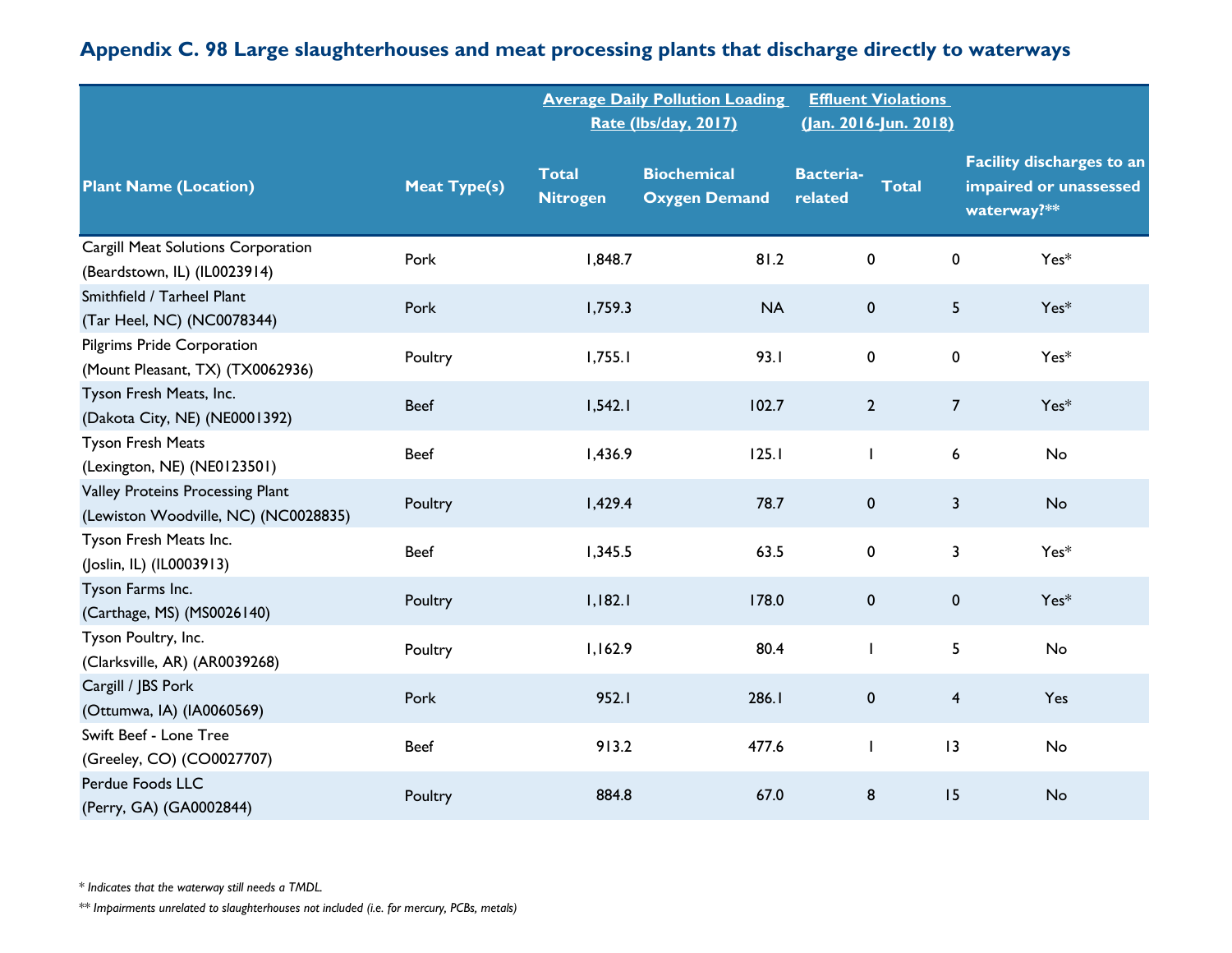|                                                                                |                                                  |                                 | <b>Average Daily Pollution Loading</b><br>Rate (lbs/day, 2017) |                             | <b>Effluent Violations</b><br>(Jan. 2016-Jun. 2018) |                                                                           |
|--------------------------------------------------------------------------------|--------------------------------------------------|---------------------------------|----------------------------------------------------------------|-----------------------------|-----------------------------------------------------|---------------------------------------------------------------------------|
| <b>Plant Name (Location)</b>                                                   | <b>Meat Type(s)</b>                              | <b>Total</b><br><b>Nitrogen</b> | <b>Biochemical</b><br><b>Oxygen Demand</b>                     | <b>Bacteria-</b><br>related | <b>Total</b>                                        | <b>Facility discharges to an</b><br>impaired or unassessed<br>waterway?** |
| <b>Tyson Blountsville Processing</b><br>(Blountsville, AL) (AL0001449)         | Poultry                                          | 875.4                           | 41.9                                                           | $\mathbf 0$                 | 8                                                   | Yes*                                                                      |
| Wayne Farms LLC - Enterprise Processing<br>(Jack, AL) (AL0028860)              | Poultry                                          | 868.1                           | 28.5                                                           | $\mathbf{3}$                | 5                                                   | No                                                                        |
| Hillshire Brands-Zeeland<br>(Zeeland, MI) (MI0037451)                          | Sausages and<br>Prepared Meat<br><b>Products</b> | 830.5                           |                                                                | 4                           | 5                                                   | No                                                                        |
| Perdue Cromwell Processing Plant<br>(Beaver Dam, KY) (KY0100102)               | Poultry                                          | 794.5                           | 189.4                                                          | 22                          | 53                                                  | Yes                                                                       |
| Koch Foods of Gadsden, LLC<br>(Gadsden, AL) (AL0002119)                        | Poultry                                          | 768.9                           | 32.8                                                           | 0                           | 0                                                   | Yes                                                                       |
| Smithfield / Farmland Foods Inc.<br>(Crete, NE) (NE0032191)                    | Pork                                             | 762.6                           | 283.2                                                          | 0                           | 10                                                  | $Yes*$                                                                    |
| Tyson Fresh Meats, Inc.<br>(Columbus Junction, IA) (IA0003361)                 | Pork                                             | 758.5                           | 163.3                                                          | 0                           | 5                                                   | $Yes*$                                                                    |
| Perdue Foods LLC.<br>(Accomack, VA) (VA0003808)                                | Poultry                                          | 753.0                           | <b>NA</b>                                                      | $\mathbf{2}$                | $\overline{2}$                                      | Yes                                                                       |
| Pilgrim's Pride Corporation Processing Plant<br>(Natchitoches, LA) (LA0054178) | Poultry                                          | 702.6                           | 56.I                                                           | 0                           | 33                                                  | Yes*                                                                      |
| Tyson Foods, Inc.<br>(Broken Bow, OK) (OK0000795)                              | Poultry                                          | 694.5                           | 77.2                                                           | 0                           | $\overline{\mathbf{3}}$                             | $Yes*$                                                                    |
| Sanderson Farms Inc.<br>(Collins, MS) (MS0002089)                              | Poultry                                          | 652.8                           | 9.9                                                            | 0                           | 0                                                   | Yes*                                                                      |

*\* Indicates that the waterway still needs a TMDL.*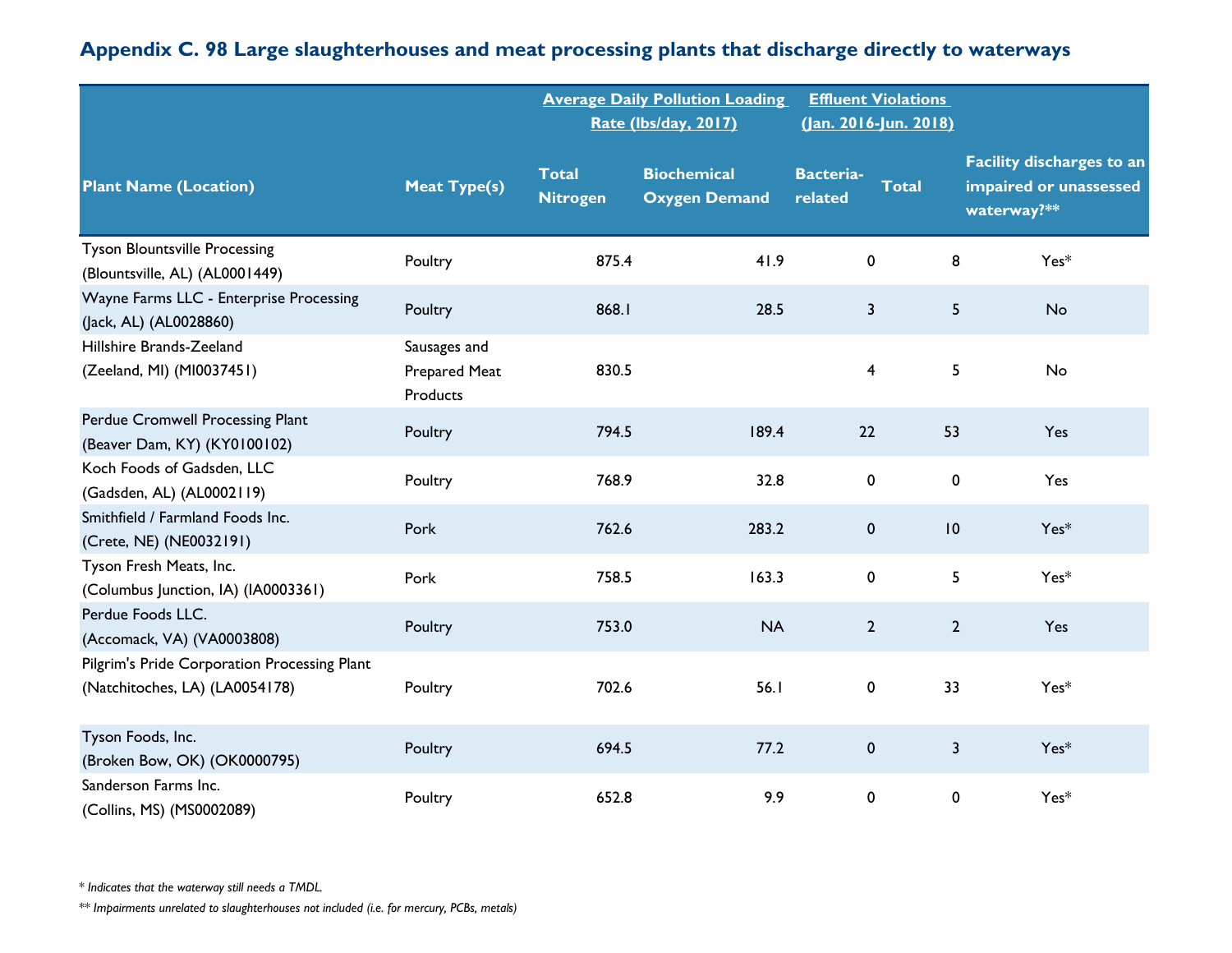|                                                                             |                     |                                 | <b>Average Daily Pollution Loading</b><br><b>Rate (Ibs/day, 2017)</b> |                             | <b>Effluent Violations</b><br>(Jan. 2016-Jun. 2018) |                                                                           |
|-----------------------------------------------------------------------------|---------------------|---------------------------------|-----------------------------------------------------------------------|-----------------------------|-----------------------------------------------------|---------------------------------------------------------------------------|
| <b>Plant Name (Location)</b>                                                | <b>Meat Type(s)</b> | <b>Total</b><br><b>Nitrogen</b> | <b>Biochemical</b><br><b>Oxygen Demand</b>                            | <b>Bacteria-</b><br>related | <b>Total</b>                                        | <b>Facility discharges to an</b><br>impaired or unassessed<br>waterway?** |
| Sanderson Farms Inc.<br>(Bryan, TX) (TX0113603)                             | Poultry             | 626.2                           | 13.3                                                                  | 0                           | 0                                                   | No                                                                        |
| Cargill Meat - Fort Morgan Beef Plant<br>(Morgan County, CO) (CO0044270)    | <b>Beef</b>         | 615.1                           | 277.3                                                                 | $\pmb{0}$                   | $\overline{2}$                                      | No                                                                        |
| Sanderson Farms Inc.<br>(Summit, MS) (MS0045021)                            | Poultry             | 613.6                           | 18.2                                                                  | $\pmb{0}$                   | $\pmb{0}$                                           | Yes                                                                       |
| MG Waldbaum Company<br>(Wakefield, NE) (NE0113735)                          | <b>Eggs</b>         | 608.8                           | 80.7                                                                  | $\pmb{0}$                   | $\pmb{0}$                                           | $Yes*$                                                                    |
| Southern Hens Inc.<br>(Moselle, MS) (MS0046302)                             | Poultry             | 603.8                           | 20.2                                                                  | $\pmb{0}$                   | 0                                                   | Yes                                                                       |
| Tyson Poultry, Inc.<br>(Sedalia, MO) (MO0115061)                            | Poultry             | 582.8                           | 58.I                                                                  | T                           | 56                                                  | $Yes*$                                                                    |
| OK Foods<br>(Fort Smith, AR) (AR0044938)                                    | Poultry             | 581.7                           | 84.I                                                                  | $\pmb{0}$                   | 16                                                  | No                                                                        |
| Sanderson Farms, Inc.<br>(Hammond, LA) (LA0007102)                          | Poultry             | 563.8                           | 16.2                                                                  | 3                           | $\overline{7}$                                      | Yes                                                                       |
| Creekstone Farms Premium Beef- John King<br>(Arkansas City, KS) (KS0094706) | <b>Beef</b>         | 522.1                           | 15.4                                                                  | $\overline{2}$              | 4                                                   | $Yes*$                                                                    |
| JBS Souderton Facility<br>(Souderton, PA) (PA0035769)                       | <b>Beef</b>         | 494.8                           | 25.0                                                                  | $\overline{\mathbf{3}}$     | 8                                                   | $Yes*$                                                                    |
| <b>Golden Rod Broilers</b><br>(Cullman, AL) (AL0026832)                     | Poultry             | 458.5                           | 33.4                                                                  | $\mathbf{I}$                | 4                                                   | $Yes*$                                                                    |
| Sanderson Farms Inc.<br>(Hazlehurst, MS) (MS0044725)                        | Poultry             | 450.0                           | 16.2                                                                  | $\pmb{0}$                   | $\mathbf{I}$                                        | Unassessed                                                                |

*\* Indicates that the waterway still needs a TMDL.*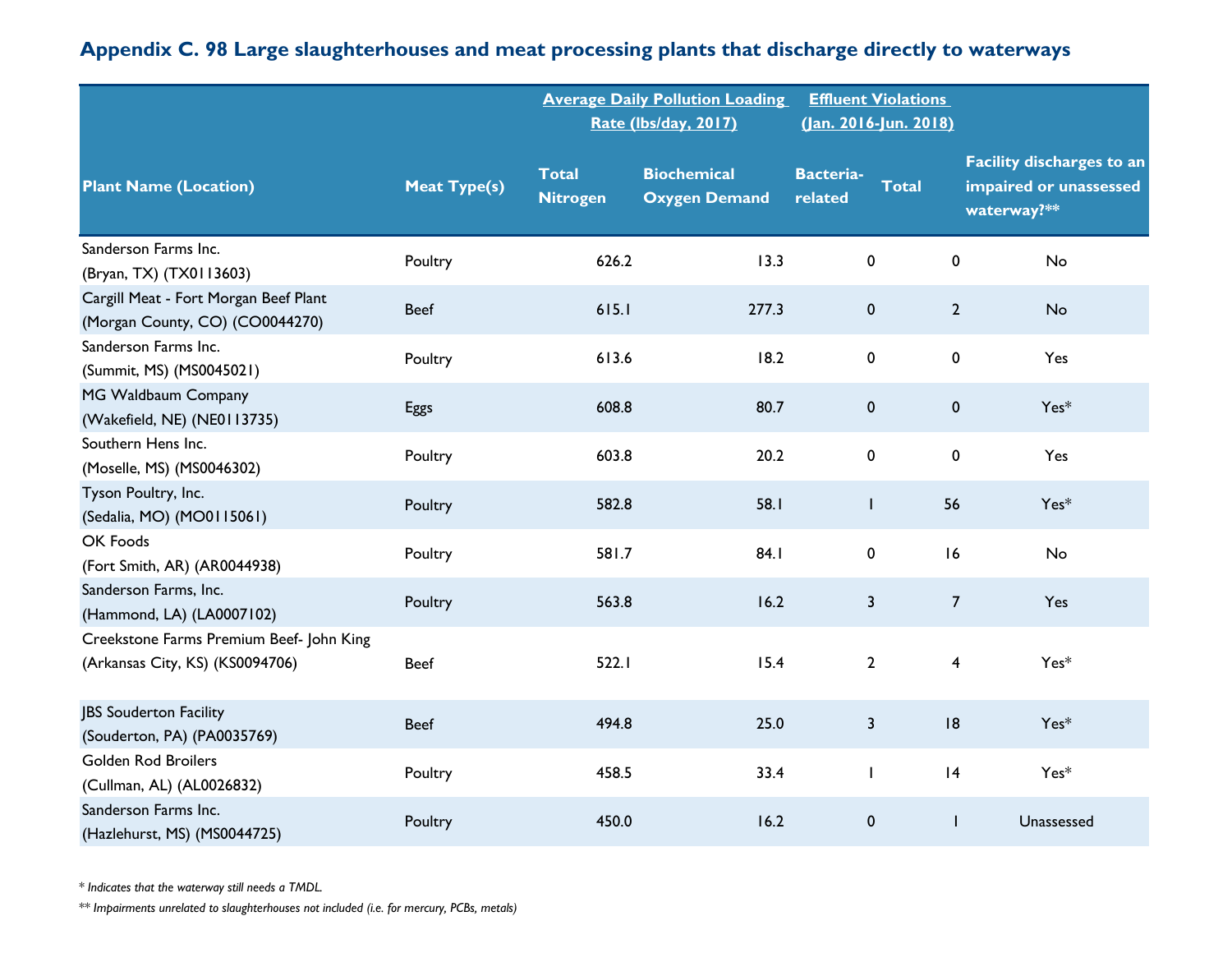|                                                                  |                     |                                 | <b>Average Daily Pollution Loading</b><br>Rate (Ibs/day, 2017) | (Jan. 2016-Jun. 2018)       | <b>Effluent Violations</b> |                                                                           |
|------------------------------------------------------------------|---------------------|---------------------------------|----------------------------------------------------------------|-----------------------------|----------------------------|---------------------------------------------------------------------------|
| <b>Plant Name (Location)</b>                                     | <b>Meat Type(s)</b> | <b>Total</b><br><b>Nitrogen</b> | <b>Biochemical</b><br><b>Oxygen Demand</b>                     | <b>Bacteria-</b><br>related | <b>Total</b>               | <b>Facility discharges to an</b><br>impaired or unassessed<br>waterway?** |
| Iowa Premium Beef / Iowa Quality Beef<br>(Tama, IA) (IA0000795)  | <b>Beef</b>         | 449.0                           | 82.0                                                           | $\overline{\mathbf{4}}$     | 13                         | $Yes*$                                                                    |
| Swift Beef Company / JBS<br>(Hyrum, UT) (UT0000281)              | <b>Beef</b>         | 439.9                           | 57.5                                                           | L                           | $\overline{\mathbf{3}}$    | $Yes*$                                                                    |
| Tyson Poultry, Inc.<br>(Nashville, AR) (AR0041734)               | Poultry             | 422.0                           | 17.8                                                           | $\pmb{0}$                   | 4                          | No                                                                        |
| Tyson Foods, Inc. Processing Plant<br>(Hope, AR) (AR0021326)     | Poultry             | 417.5                           | 14.2                                                           | $\pmb{0}$                   | $\mathbf 0$                | Unassessed                                                                |
| Cargill Meats Solutions Corp.<br>(Schuyler, NE) (NE0000795)      | <b>Beef</b>         | 415.0                           | 95.3                                                           | 0                           | 33                         | No                                                                        |
| Tyson Farms, Inc.<br>(Center, TX) (TX0072982)                    | Poultry             | 410.3                           | 189.4                                                          | $\pmb{0}$                   | 12                         | $Yes*$                                                                    |
| Pilgrim'S Pride Processing Plant<br>(Live Oak, FL) (FL0001465)   | Poultry             | 372.6                           | 60.1                                                           | $\pmb{0}$                   | 37                         | Yes                                                                       |
| <b>Washington Beef LLC</b><br>(Toppenish, WA) (WA0050202)        | <b>Beef</b>         | 364.0                           | 25.7                                                           | $\pmb{0}$                   | $\mathbf 0$                | Unassessed                                                                |
| Jennie O Turkey Store Inc.<br>(Barron, WI) (WI0070408)           | Poultry             | 362.9                           | 31.8                                                           | 0                           | $\mathbf{2}$               | Yes                                                                       |
| Tyson Fresh Meats, Inc.<br>(Perry, IA) (IA0002089)               | Pork                | 331.8                           | 112.5                                                          | $\mathsf{I}$                | 10                         | Yes                                                                       |
| Pilgrim'S Pride<br>(Sanford, NC) (NC0072575)                     | Poultry             | 331.1                           | 0.9                                                            |                             | 3                          | Yes*                                                                      |
| Pilgrim'S Pride Processing Plant<br>(Enterprise, AL) (AL0003697) | Poultry             | 303.3                           | 60.9                                                           | $\pmb{0}$                   | 9                          | No                                                                        |

*\* Indicates that the waterway still needs a TMDL.*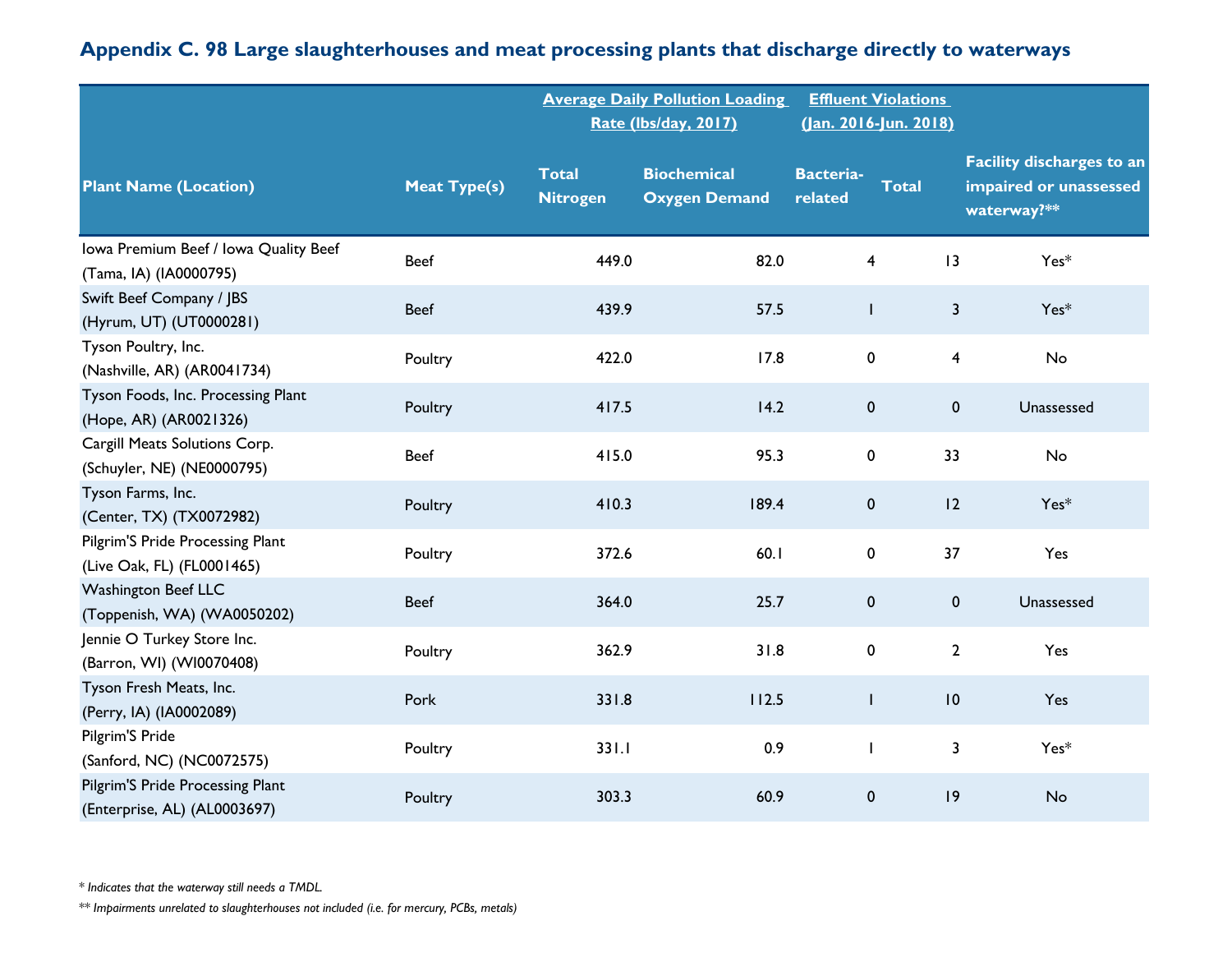#### **Plant Name (Location) Meat Type(s) Total Nitrogen Biochemical Oxygen Demand Bacteriarelated Total Facility discharges to an impaired or unassessed waterway?\*\* Average Daily Pollution Loading Rate (lbs/day, 2017) Effluent Violations (Jan. 2016-Jun. 2018)** Koch Foods Of Pine Mountain Valley / JCG Foods Of Georgia (Pine Mountain Valley, GA) (GA0001317) Poultry 209.4 47.7 2 26 Yes Tyson Foods, Inc. (Union City, TN) (TN0073563) Poultry 287.8 28.6 <sup>0</sup> <sup>0</sup> No Wayne Farms, LLC (Danville, AR) (AR0038768) Poultry 278.5 19.2 <sup>0</sup> <sup>5</sup> No Tyson Fresh Meats, Inc. (Storm Lake, IA) (IA0064998) Pork 269.9 43.2 0 3 Yes\* Foster Farms Farmerville Complex Poultry 263.4 69.1 0 39 Yes\*<br>Farmerville, LA) (LA0100811) Poultry 263.4 69.1 0 39 Yes\* Sanderson Farms المسابق المسابق المسابق المسابق المسابق المسابق المسابق المسابق المسابق المسابق المسابق المسابق المسابق المساب<br>المسابق المسابق المسابق المسابق المسابق المسابق المسابق المسابق المسابق المسابق المسابق المسابق المسابق المساب Pilgrims Pride Corp Mayfield rights inde Corp Fraguesia<br>(Hickory, KY) (KY0093874) Poultry 238.0 28.8 2 9 Yes\* Allen Harim Foods LLC (Harbeson, DE) (DE0000299) Poultry 223.2 37.1 <sup>1</sup> <sup>19</sup> Yes Smithfield Farmland Corp. (Milan, MO) (MO0115487) Pork 222.3 33.1 0 58 Yes\* House Of Raeford Farms of LA (Arcadia, LA) (LA0002844) Poultry 219.1 15.0 <sup>3</sup> <sup>32</sup> Yes\* Tyson Poultry, Inc. Processing Facility ryson road y, me. rrocessing racincy<br>(Dardanelle, AR) (AR0036714) Poultry 218.3 33.0 0 0 No Perdue Foods, LLC. (Georgetown, DE) (DE0000469) Poultry 218.1 23.9 <sup>0</sup> <sup>1</sup> No

## **Appendix C. 98 Large slaughterhouses and meat processing plants that discharge directly to waterways**

*\* Indicates that the waterway still needs a TMDL.*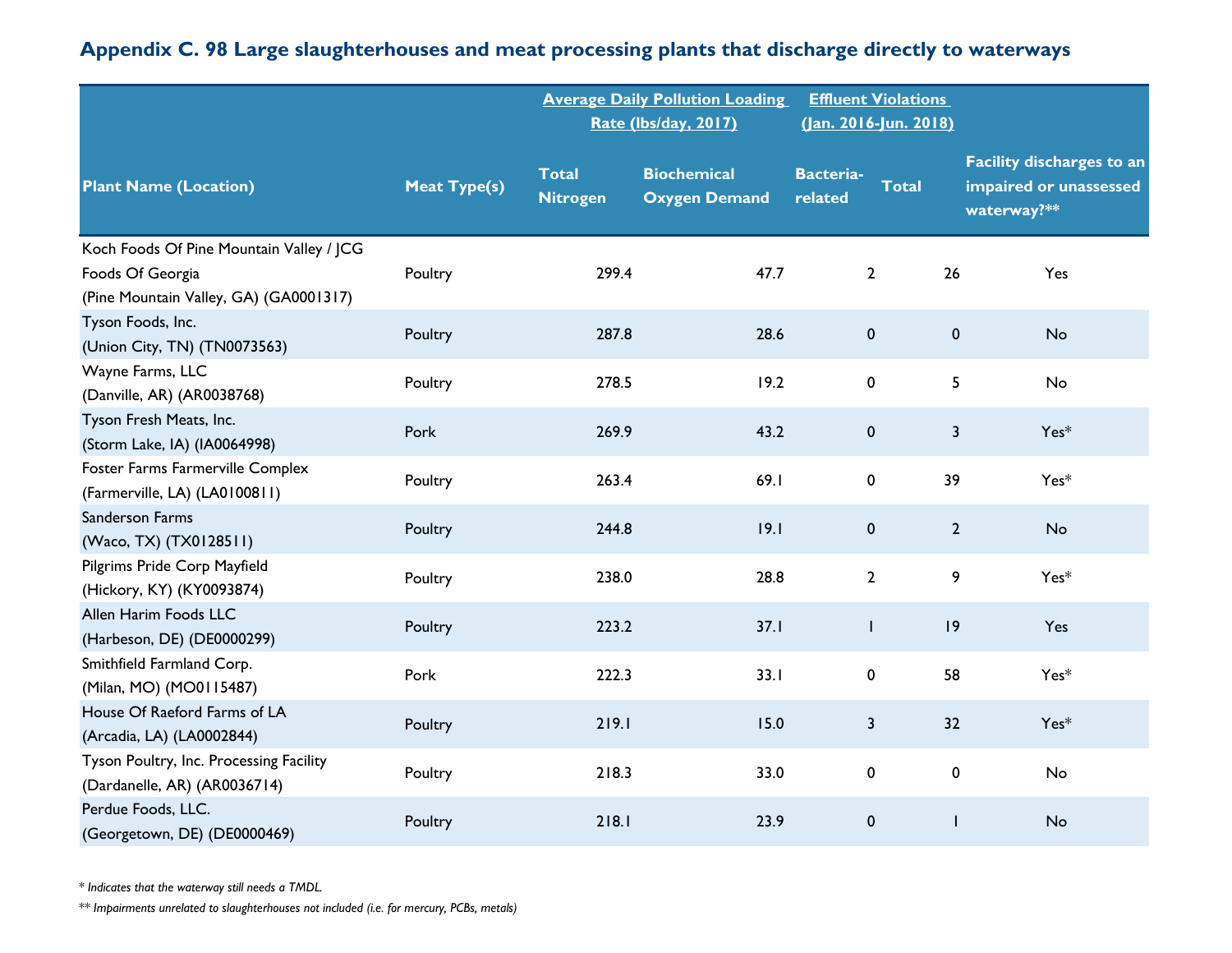|                                                                                        |                                           |                                 | <b>Average Daily Pollution Loading</b><br>Rate (lbs/day, 2017) | (Jan. 2016-Jun. 2018)       | <b>Effluent Violations</b> |                                                                           |
|----------------------------------------------------------------------------------------|-------------------------------------------|---------------------------------|----------------------------------------------------------------|-----------------------------|----------------------------|---------------------------------------------------------------------------|
| <b>Plant Name (Location)</b>                                                           | <b>Meat Type(s)</b>                       | <b>Total</b><br><b>Nitrogen</b> | <b>Biochemical</b><br><b>Oxygen Demand</b>                     | <b>Bacteria-</b><br>related | <b>Total</b>               | <b>Facility discharges to an</b><br>impaired or unassessed<br>waterway?** |
| Tyson Chicken, Inc.<br>(Noel, MO) (MO0002500)                                          | Poultry                                   | 210.1                           | 44.8                                                           | $\pmb{0}$                   | $\pmb{0}$                  | No                                                                        |
| Peco Foods Inc.<br>(Sebastopol, MS) (MS0002615)                                        | Poultry                                   | 204.4                           | 47.1                                                           | $\pmb{0}$                   | 22                         | $Yes*$                                                                    |
| JCG Foods of Alabama LLC<br>(Collinsville, AL) (AL0002241)                             | Poultry                                   | 194.1                           | 57.4                                                           | $2^{\circ}$                 | 6                          | $Yes*$                                                                    |
| Palestine Poulty Processing Facility<br>(Palestine, TX) (TX0134325)                    | Poultry                                   | 190.6                           | 65.2                                                           | $\pmb{0}$                   | $\pmb{0}$                  | Unassessed                                                                |
| Keystone Protein Co.<br>(Fredericksburg, PA) (PA0080829)                               | <b>Animal and Marine</b><br>Fats and Oils | 174.5                           | 1.4                                                            | $\pmb{0}$                   | 62                         | No                                                                        |
| <b>Wayne Farms</b><br>(Dobson, NC) (NC0006548)                                         | Poultry                                   | 159.1                           | 22.0                                                           | $\pmb{0}$                   | 12                         | <b>No</b>                                                                 |
| Ozark Turkey Processing Plant / Butterball<br>(Ozark, AR) (AR0048267)                  | Poultry                                   | 156.2                           | 21.4                                                           | $\pmb{0}$                   | $\mathbf{H}$               | No                                                                        |
| Tyson Poultry, Inc. - D/B/A River Valley Animal<br>Foods<br>(Scranton, AR) (AR0042455) | Poultry                                   | 140.7                           | 38.0                                                           | $\pmb{0}$                   | $\pmb{0}$                  | <b>No</b>                                                                 |
| Agri Star Meat and Poultry LLC<br>(Postville, IA) (IA0077135)                          | Beef and poultry                          | 138.7                           | 47.5                                                           | 0                           | 25                         | Yes*                                                                      |
| Tyson Foods, Inc. - Waldron Complex<br>(Waldron, AR) (AR0038482)                       | Poultry                                   | 137.3                           | 12.9                                                           | $\pmb{0}$                   | $ 0\rangle$                | $Yes*$                                                                    |
| Tyson Farms, Inc.<br>(Shelbyville, TN) (TN0002135)                                     | Poultry                                   | 126.0                           | 36.9                                                           | $\mathbf 0$                 | $\overline{2}$             | Yes                                                                       |

*\* Indicates that the waterway still needs a TMDL.*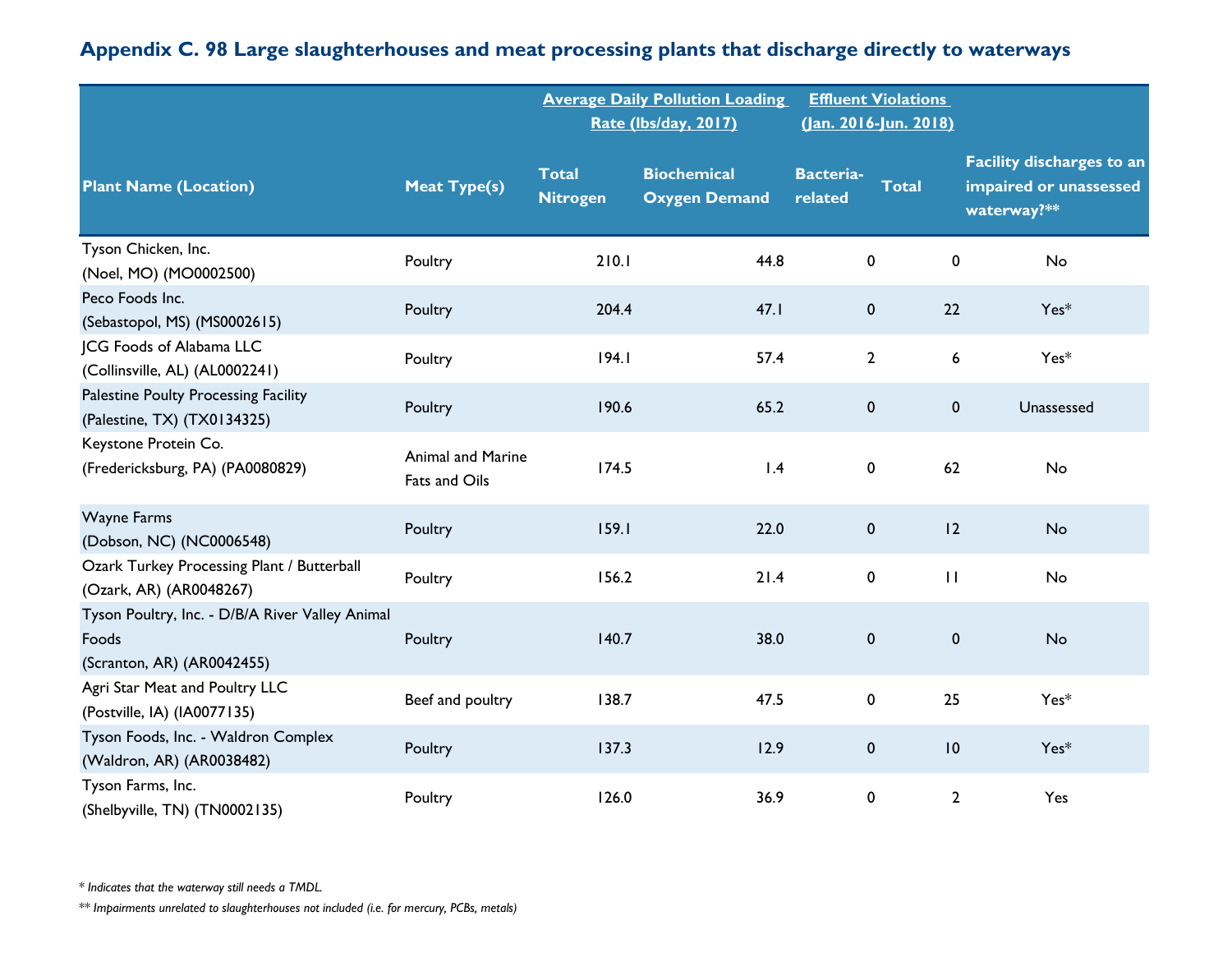|                                                                               |                                           |                                 | <b>Average Daily Pollution Loading</b><br>Rate (lbs/day, 2017) |                             | <b>Effluent Violations</b><br>(Jan. 2016-Jun. 2018) |                                                                           |
|-------------------------------------------------------------------------------|-------------------------------------------|---------------------------------|----------------------------------------------------------------|-----------------------------|-----------------------------------------------------|---------------------------------------------------------------------------|
| <b>Plant Name (Location)</b>                                                  | <b>Meat Type(s)</b>                       | <b>Total</b><br><b>Nitrogen</b> | <b>Biochemical</b><br><b>Oxygen Demand</b>                     | <b>Bacteria-</b><br>related | <b>Total</b>                                        | <b>Facility discharges to an</b><br>impaired or unassessed<br>waterway?** |
| Tyson New Holland Chicken<br>(New Holland, PA) (PA0035092)                    | Poultry                                   | 113.3                           | 16.7                                                           | $\pmb{0}$                   | $\mathbf{2}$                                        | $Yes*$                                                                    |
| Tyson Poultry, Inc. Processing Facility<br>(Grannis, AR) (AR0003018)          | Poultry                                   | 97.9                            | 9.6                                                            | $\mathbf 0$                 | $\mathbf 0$                                         | $Yes*$                                                                    |
| Tyson Poultry, Inc. - Cumming Complex<br>(Cumming, GA) (GA0001074)            | Poultry                                   | 97.6                            | 8.1                                                            | 0                           | $\mathbf{2}$                                        | Yes                                                                       |
| Case Farms of Ohio Rendering Plant<br>(Winesburg, OH) (OH0005487)             | Poultry                                   | 86.9                            | 3.2                                                            | $\overline{\mathbf{4}}$     | 17                                                  | $Yes*$                                                                    |
| Tyson Poultry, Inc.- River Valley Animal Foods<br>(Texarkana, AR) (AR0048356) | Poultry                                   | 75.5                            | 5.7                                                            | $\pmb{0}$                   | 3                                                   | No                                                                        |
| Gerbers Poultry Inc.<br>(Wooster, OH) (OH0052132)                             | Poultry                                   | 56.7                            | 3.7                                                            | $\mathsf{I}$                | 5                                                   | $Yes*$                                                                    |
| Wayne Farms<br>(Pendergrass, GA) (GA0039390)                                  | Poultry                                   | 54.3                            | 16.8                                                           | 0                           | 0                                                   | Yes                                                                       |
| Tyson Farms Inc.<br>(Temperanceville, VA) (VA0004049)                         | Poultry                                   | 47.9                            | 19.2                                                           | $\pmb{0}$                   |                                                     | Yes                                                                       |
| Conagra Foods-Quincy<br>(Quincy, MI) (MI0003042)                              | Sausages and<br>Prepared Meat<br>Products | 45.8                            | 1,134.4                                                        | 0                           | $\mathbf{2}$                                        | No                                                                        |
| Simmons Foods, Inc.<br>(Southwest City, MO) (MO0036773)                       | Poultry                                   | 37.2                            | 13.7                                                           | 0                           | 143                                                 | Yes                                                                       |
| George'S Chicken LLC<br>(Edinburg, VA) (VA0077402)                            | Poultry                                   | 31.5                            | 19.3                                                           | 0                           | 3                                                   | Yes*                                                                      |

*\* Indicates that the waterway still needs a TMDL.*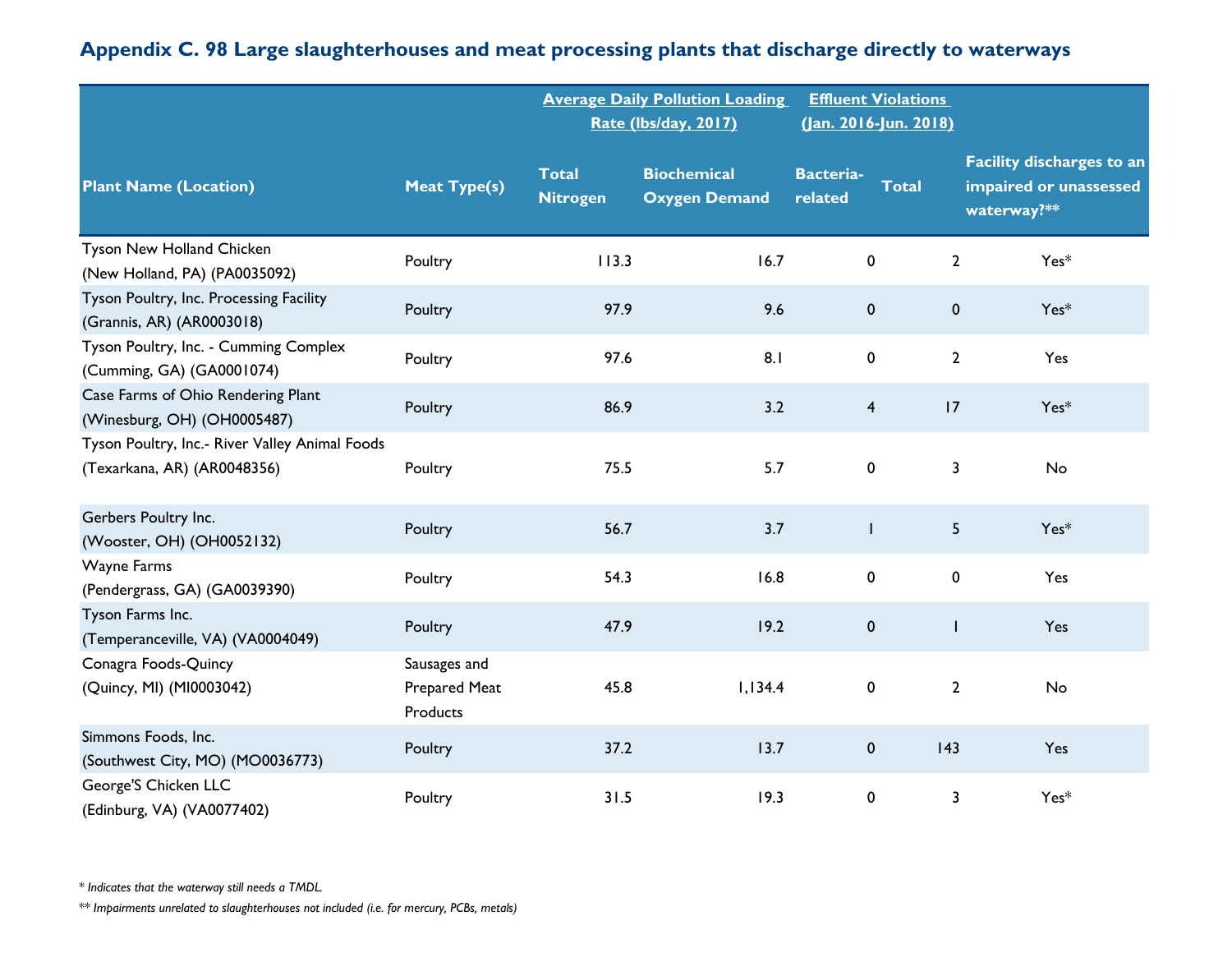|                                                                  |                                                  |                                 | <b>Average Daily Pollution Loading</b><br>Rate (lbs/day, 2017) | <b>Effluent Violations</b><br>(Jan. 2016-Jun. 2018) |              |                                                                           |
|------------------------------------------------------------------|--------------------------------------------------|---------------------------------|----------------------------------------------------------------|-----------------------------------------------------|--------------|---------------------------------------------------------------------------|
| <b>Plant Name (Location)</b>                                     | <b>Meat Type(s)</b>                              | <b>Total</b><br><b>Nitrogen</b> | <b>Biochemical</b><br><b>Oxygen Demand</b>                     | <b>Bacteria-</b><br>related                         | <b>Total</b> | <b>Facility discharges to an</b><br>impaired or unassessed<br>waterway?** |
| Oakland Foods / OSI Industries, LLC<br>(Oakland, IA) (IA0065111) | Sausages and<br>Prepared Meat<br>Products        | 29.3                            | 34.4                                                           | $\mathbf{I}$                                        | 8            | No                                                                        |
| Tyson Farms Inc.<br>(Glen Allen, VA) (VA0004031)                 | Poultry                                          | 28.4                            | 27.1                                                           | $\pmb{0}$                                           | $\mathbf 0$  | $Yes*$                                                                    |
| FB Purnell Sausage Co.<br>(Simpsonville, KY) (KY0001309)         | Sausages and<br>Prepared Meat<br><b>Products</b> | 26.7                            | 19.3                                                           | 31                                                  | 109          | Unassessed                                                                |
| <b>Farmers Pride</b><br>(Fredericksburg, PA) (PA0035157)         | Poultry                                          | 23.7                            | 11.6                                                           | 0                                                   | 16           | Yes                                                                       |
| Peco Foods, Inc.<br>(Pocahontas, AR) (AR0052451)                 | Poultry                                          | 21.1                            | 25.5                                                           | 0                                                   | 5            | No                                                                        |
| <b>Empire Kosher Poultry</b><br>(Mifflintown, PA) (PA0007552)    | Poultry                                          | 19.1                            | 18.5                                                           | $\pmb{0}$                                           | $\mathbf{I}$ | Unassessed                                                                |
| Cargill<br>(Wyalusing, PA) (PA0111759)                           | <b>Beef</b>                                      | 16.4                            | 21.3                                                           | $\pmb{0}$                                           | $\mathbf{I}$ | $Yes*$                                                                    |
| Michael Foods, Inc.<br>(Lenox, IA) (IA0075647)                   | Eggs                                             | 15.0                            | 8.1                                                            | 0                                                   | $\mathbf 0$  | Unassessed                                                                |
| Johnsonville Sausage LLC<br>(Sheboygan Falls, WI) (WI0001759)    | Sausages and<br>Prepared Meat<br>Products        | 10.5                            | <b>NA</b>                                                      | $\mathbf 0$                                         | $\pmb{0}$    | $Yes*$                                                                    |
| Farbest Foods Inc.<br>(Huntingburg, IN) (IN0003808)              | Poultry                                          | <b>NA</b>                       | 17.5                                                           | $\mathbf 0$                                         | $\mathbf 0$  | $Yes*$                                                                    |

*\* Indicates that the waterway still needs a TMDL.*